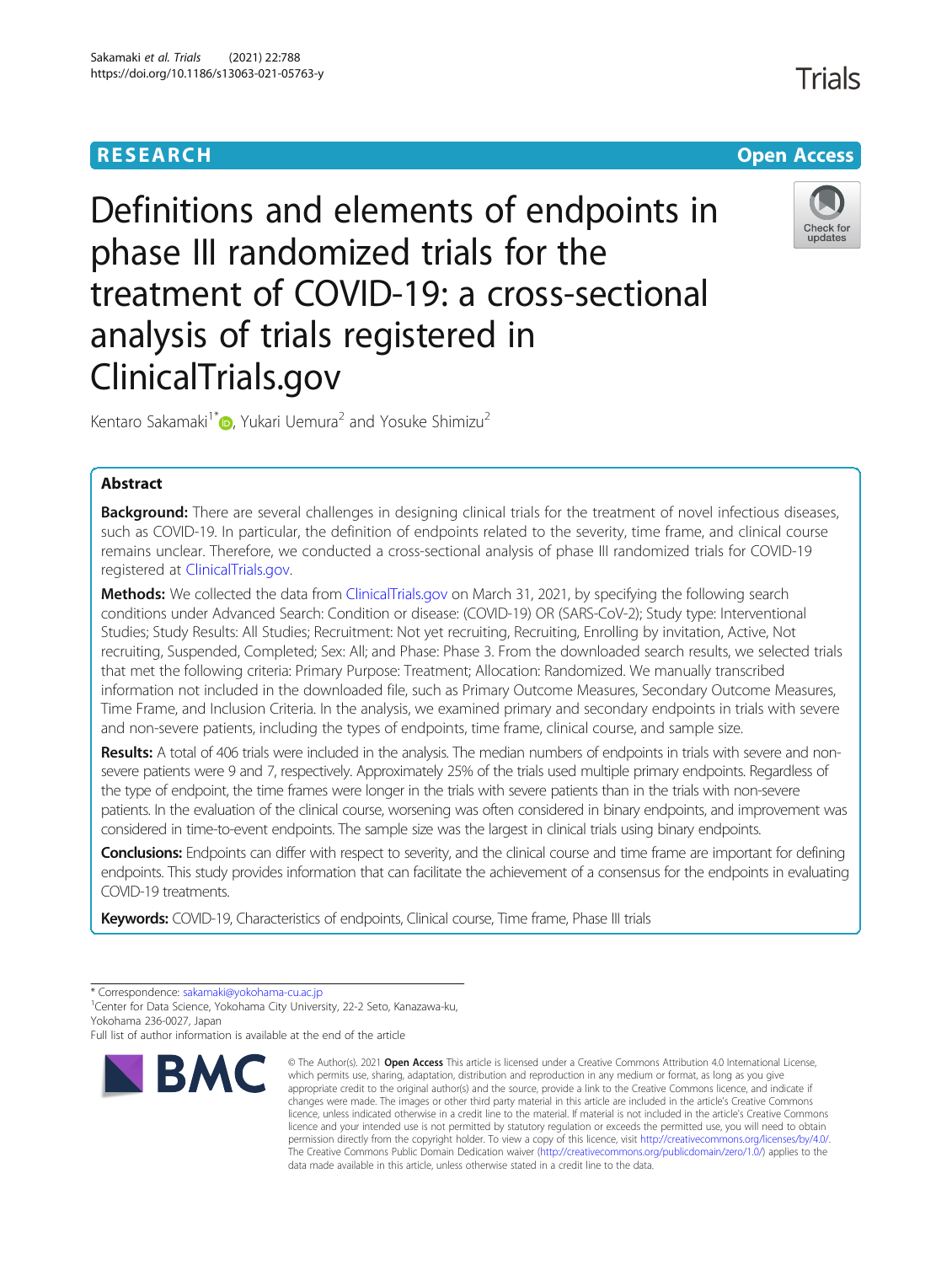## Background

Since its identification in Wuhan, China, in late 2019, the severe acute respiratory syndrome coronavirus 2 (SARS-CoV-2) has rapidly spread and created a global pandemic of coronavirus disease 2019 (COVID-19). Globally, there have been 149,216,984 confirmed cases of COVID-19 and 3,144,028 deaths as of April 29, 2021 [\[1](#page-8-0)]. Most infected patients present with asymptomatic or mild disease [[2\]](#page-8-0). Many patients recover quickly without severe complications, others with severe disease can take 6–8 weeks or longer for recovery, and some patients have a severe form of the disease that can progress to acute respiratory distress syndrome and death [[2,](#page-8-0) [3](#page-8-0)]. Therefore, urgent development of treatments is needed, especially for patients with severe disease. However, it may be difficult to conduct clinical trials appropriately because there are multiple clinical courses, and there is no consensus on the endpoints in evaluating COVID-19 treatments so far. For studies of any intervention in hospitalized patients with confirmed or suspected COVID-19, the Core Outcome Measures in Effectiveness Trials (COMET) initiative considered mortality and respiratory support as core outcomes  $[4]$  $[4]$ . However, they did not mention the definitions of endpoints for these outcomes, such as the types of endpoints and the time frame. In patient populations that are close to recovery, such as patients who do not require oxygen inhalation, the time to recovery is an important endpoint as it is used for evaluating treatments for influenza. However, the COMET initiative did not consider recovery as a core outcome. Therefore, more studies on endpoints in the evaluation of COVID-19 treatments are needed.

Some studies [\[5](#page-8-0)–[8](#page-8-0)] have reviewed the endpoints of clinical trials of COVID-19. The endpoints of clinical trials, including randomized and non-randomized trials, involved symptoms, death, recovery, intensive care requirement, hospital discharge, oxygenation, critical illness assessment instruments, and viral load assays [\[5](#page-8-0)]. Most clinical trials have used multiple endpoints [\[5](#page-8-0)]. Among 49 phase III randomized trials for COVID-19 registered by April 2020, the most common primary endpoint was an ordinal endpoint, which included information such as death, hospitalization, mechanical ventilation, and supplemental oxygen; mortality was the less common primary endpoint [[6\]](#page-8-0). For example, the ordinal scale from 0 (no clinical or virological evidence of infection) to 8 (death), suggested by the World Health Organization (WHO) [\[9](#page-8-0)], was used as the primary endpoint [\[10\]](#page-8-0). Among all endpoints, including primary and secondary endpoints, mortality was the most common [[7\]](#page-8-0). When there is little information about the illness, treatment, and relevant outcomes, it is difficult to define endpoints [[3](#page-8-0)]. For example, in the adaptive COVID-19 treatment (ACTT-1) study [[11](#page-8-0)], the primary endpoint was changed from an ordinal scale to time-to-recovery after the trial was initiated because of external information that COVID-19 may be more protracted than anticipated.

The challenge of determining endpoints has appeared in randomized trials of remdesivir [[10](#page-8-0)–[13](#page-8-0)]. The primary endpoints were clinical status assessed using the 7-point ordinal scale on day [11](#page-8-0)  $[10]$ , time to recovery  $[11]$ , time to clinical improvement [[12](#page-8-0)], and in-hospital mortality [[13\]](#page-8-0). The effect on the time to recovery was observed in the overall population (rate ratio 1.29, 95% CI 1.12– 1.49); however, the effect was not homogenous among the subjects and was more apparent in patients not requiring supplementary oxygen in the ACTT-1 study [[11\]](#page-8-0). The rate ratio for mortality in the solidarity trial was 0.95 (95% CI 0.81–1.11) [[13\]](#page-8-0), and the hazard ratio for mortality through days 14 and 29 in the ACTT-1 study was 0.55 (95% CI 0.36–0.83) and 0.73 (95% CI 0.52–1.03), respectively  $[11]$ . These results suggest that endpoints can differ with respect to severity, and the clinical course and time frame are important for the definition of endpoints.

When defining endpoints in clinical trials for COVID-19, several factors should be considered, such as the study population, clinical courses, timing of treatment evaluation, social conditions, clinical importance of the outcome, and feasibility. Treatment effects can vary according to the spectrum of the disease and the timing of treatment  $[8]$  $[8]$ . The spectrum of the disease is related to the clinical course, according to which patients will ultimately return to normal function or die even after curative treatment. For example, when defining endpoints, the direction of the clinical courses is related to the handling of competing events. Death is the competing event for time to recovery/improvement, and recovery/improvement is the semi-competing event for time to death [\[3](#page-8-0)]. Specifically, the direction of the clinical courses should be considered in endpoints, and endpoints can be different among study populations based on the spectrum of the disease [[3\]](#page-8-0). Although relevant clinical outcomes for COVID-19 may be readily assessed and available within days or weeks [[14\]](#page-8-0), a treatment effect that occurs early but dissipates later may not be clinically meaningful, and a treatment effect that occurs later may be missed because of early evaluation [[3\]](#page-8-0). The time frame for endpoints or the timing of evaluation is crucial in a novel disease with substantial heterogeneity [[3\]](#page-8-0). Although there are clinically important endpoints, the use of these endpoints can be challenging because of social conditions and feasibility. For example, ordinal endpoints can become less meaningful when patient numbers exceed hospital capacity, and mechanical ventilators or high-flow oxygen devices are unavailable [\[3](#page-8-0)]. The treatment effect on mortality would be clinically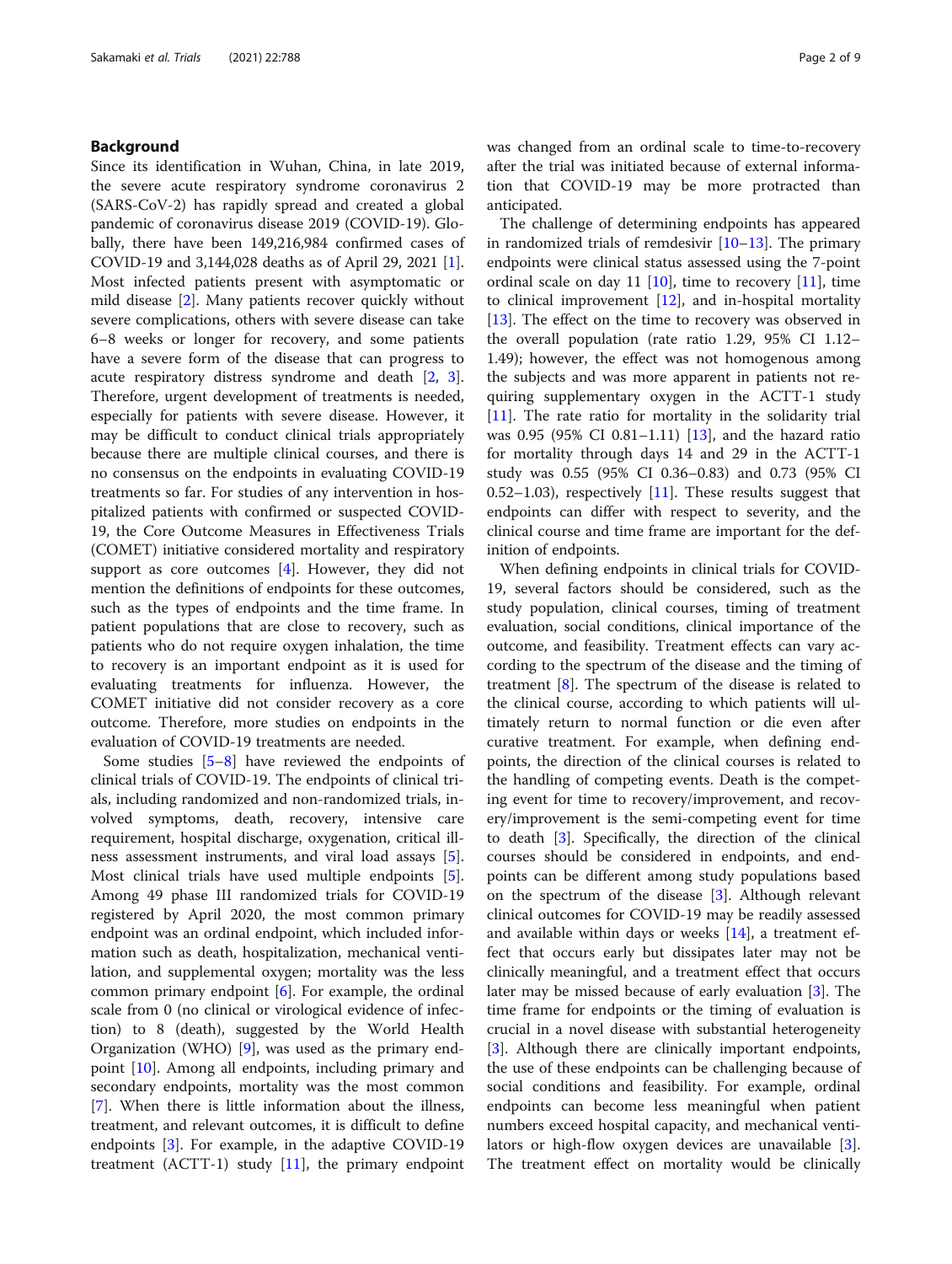meaningful; however, deaths are relatively rare, and few studies would be sufficiently powered to detect the treatment effect [[8\]](#page-8-0). Therefore, the definitions and elements of endpoints remain controversial.

Several challenges are involved in designing clinical trials of treatments for novel infectious diseases, and, as mentioned above, current practices in clinical trials for COVID-19 are unclear. In particular, no study has reviewed the endpoints of clinical trials by considering the factors for defining endpoints and the relationship of endpoints with severity, time frame, clinical course, and sample size. The trial information is reported in the trial registration, and [ClinicalTrials.gov,](http://clinicaltrials.gov) the largest registry of clinical trials globally, provides detailed information. Summarizing the information in registered trials can reveal the definitions of endpoints of clinical interest that can differ between severe and non-severe patients. In general, endpoints differ between exploratory and confirmatory trials; more definitive and more clinically meaningful endpoints are used in confirmatory trials. In this article, we examine and clarify the characteristics of endpoints that reflect clinical interests for the treatment of COVID-19 by using information from phase III randomized trials for COVID-19 registered in [ClinicalTrials.gov.](http://clinicaltrials.gov) In particular, we discuss endpoints that reflect clinical interests by comparing characteristics between clinical trials with severe patients and those with non-severe patients based on combinations of time frame, clinical course, sample size, and types of endpoints.

## Methods

We extracted information on clinical trials for COVID-19 treatments from [ClinicalTrials.gov,](http://clinicaltrials.gov) a database of privately and publicly funded clinical studies conducted around the world. Definitions of data elements in [ClinicalTrials.gov](http://clinicaltrials.gov) are provided and are mostly adapted from 42 CFR Part 11 [[15](#page-8-0)].

A search was conducted at [www.ClinicalTrials.gov](http://www.clinicaltrials.gov) on March 31, 2021. We specified the following conditions under Advanced Search: Condition or disease: (COVID-19) OR (SARS-CoV-2); Study type: Interventional Studies (Clinical Trials); Study Results: All Studies; Recruitment: Not yet recruiting, Recruiting, Enrolling by invitation, Active, Not recruiting, Suspended, Completed; Sex: All; and Phase: Phase 3. We did not impose restrictions on other conditions. We narrowed the downloaded search results of clinical trials that fit the following criteria: Primary Purpose: Treatment; Allocation: Randomized. For phase II/III studies, only the endpoints in the phase III portion of the trial were included in the analysis. We used the following data from the downloaded search results: Conditions, Interventions, Outcome Measures, Sponsor/Collaborators, Gender, Age, Enrollment (sample size), Study Designs (Primary Purpose), and Locations.

We classified the downloaded search results (locations and interventions) based on whether the trials were conducted in multiple regions and the number of arms was counted. When information for locations was missing, we classified the trial as "unknown." In some trials, because the arms were not described distinctively in Interventions, a single drug with multiple doses (multiple arms in actual) might be counted as one, and the control treatment not described in interventions was counted as zero. For example, we considered the number of arms to be two when "Other: Placebo|Drug: Remdesivir" was mentioned and one when "Drug: Ivermectin" was mentioned. Although there was only information on a single drug, all trials should have had a control group because we selected trials with "Allocation: Randomized." Because the number of arms is not directly related to the characteristics of endpoints, and uncertainties may not depend on the types of endpoints, the number of arms was classified based on the observation.

Information on Primary Outcome Measures, Secondary Outcome Measures, and Time Frame were manually transcribed from [ClinicalTrials.gov.](http://clinicaltrials.gov) We classified the clinical courses on Primary Outcome Measures as improvement, when they were related to recovery, improvement, test negative, and loss of detection; worsening, when those were related to death, mortality, progression, worsening, hospitalization; and unknown, when those were neither improving nor worsening. Secondary outcome measures were distinguished as improvement, recovery, and mortality. For example, improvement of two points in ordinal variables and clinical improvement were categorized as improvement, and the time to discharge and proportion of patients exhibiting clinical recovery were categorized as recovery. We verified whether at least one secondary endpoint in each category was used because the number of secondary endpoints was large. We additionally classified the trials according to the type of endpoints (continuous, binary, ordinal, and time-to-event variables). The time frame of each primary endpoint was categorized as 1–14 days  $(\leq 14$  days), 15–30 days (15–30 days), and more than 30 days  $(>30$  days).

The inclusion of severe patients was defined according to the inclusion criteria in *[ClinicalTrials.gov](http://clinicaltrials.gov)*. In reference to clinical trials for remdesivir [[11,](#page-8-0) [16](#page-8-0)], we considered that studies included severe patients when the inclusion criteria contained at least one of the following conditions: (1) requiring invasive or non-invasive mechanical ventilation (or extracorporeal membrane oxygenation (ECMO) or a heart-lung bypass machine), (2) requiring supplemental oxygen, (3)  $SpO<sub>2</sub> \leq 94\%$  under room air, and (4) tachypnea (respiratory rate ≥24 breaths per minute).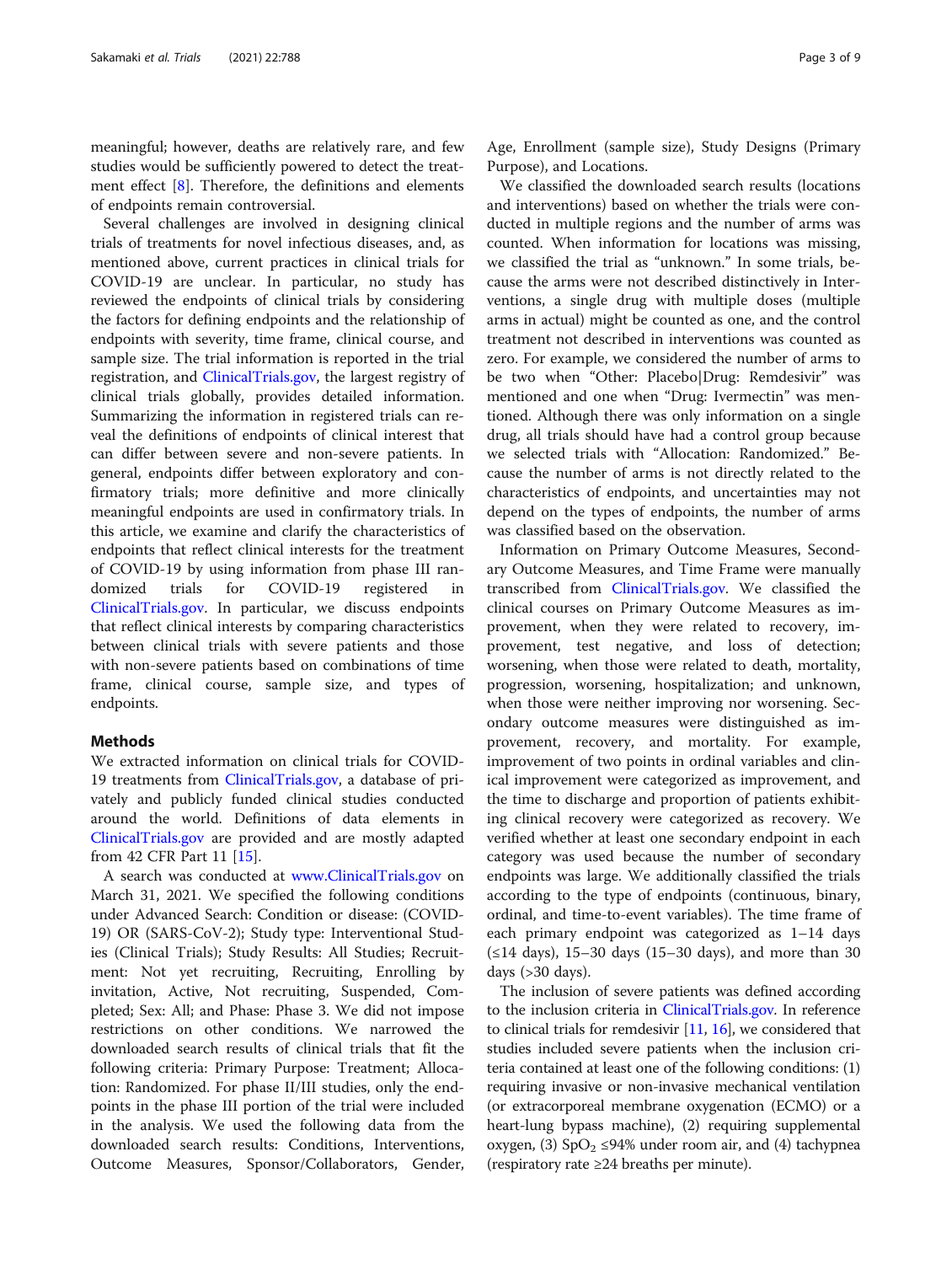We summarized the characteristics of trials with severe and non-severe patients. The means with standard deviations and medians with interquartile ranges were used for continuous variables, and frequencies and percentages were used for categorical variables. As there was information in all the required fields and "unknown" was used for missing location information, missing values were not considered in the summarizations. We used SAS version 9.4 (SAS Institute, Inc., Cary, NC) for all analyses.

## Results

Among 570 clinical trials selected from [ClinicalTrials.](http://clinicaltrials.gov) [gov](http://clinicaltrials.gov), 406 were eligible for the analysis (Fig. 1). One hundred sixty-four trials were excluded because these trials did not follow the following conditions: Primary purpose: Treatment; Allocation: Randomized. Table [1](#page-4-0) presents the characteristics of the trials.

There were 108 (26.6%) trials that included severe patients and 298 (73.3%) that did not. Clinical trials with severe patients (hereafter, "Severe") were conducted in multiple regions more frequently than those with nonsevere patients (hereafter, "Non-severe"). Most trials were conducted in the USA (93 trials), and a few trials were conducted in China (12 trials) and Japan (12 trials). Other countries which conducted trials included Egypt (20 trials), Colombia (9 trials), Mexico (8 trials), Pakistan (6 trials), and Argentina (6 trials). The median number of endpoints in "Severe" and "Non-severe" were 9 and 7, respectively; 22 (20.4%) "Severe" trials and 82 (27.5%) "Non-severe" trials used multiple primary endpoints. Two-arm trials (using two drugs) were the most frequent, while approximately 20% of the trials did not describe any control treatment (one-arm trials). The median sample size in "Severe" was larger than that in "Non-severe."

The characteristics of the primary endpoints in "Severe" and "Non-severe" trials are summarized in Tables [2](#page-5-0) and [3](#page-5-0), respectively. Multiple primary endpoints were counted individually. Other types of endpoints included safety endpoints. Binary endpoints were mostly used in "Severe" (65 of 153) and "Non-severe" (255 of 481) trials. Regardless of the type of endpoint, the time frames of endpoints used in "Severe" trials were longer because proportions of "≤14 days" were lower. A longer time frame was considered in the time-to-event endpoints than in the other types of endpoints. In the evaluation of the clinical course, regardless of severity, worsening was often considered in the binary endpoints, and improvement was considered in time-to-event endpoints. Worsening in binary and time-to-event endpoints included mortality. In particular, of the 141 trials using a binary endpoint with the direction of worsening as the primary endpoint, 93 trials used mortality. The median sample size was the largest in the clinical trials using binary endpoints.

The relationships between the primary and secondary endpoints are presented in Table [4](#page-6-0). Regardless of the severity and clinical course of the primary endpoint, both improvement and mortality were evaluated as secondary endpoints. "Severe" trials evaluated more primary and secondary endpoints in the same direction of the clinical course than "Non-severe" trials. Mortality was frequently considered under secondary endpoints as a binary endpoint and was considered more frequently in "Severe" than in "Non-severe" trials. Ordinal variables evaluated longitudinally were used more in "Severe" than in "Nonsevere" trials.

Some clinical trials considered multiple primary endpoints, such as time to recovery and mortality at 28 days, or rate of ventilator use and ordinal variables. Twentyone trials (20.2%) included ordinal endpoints as one of the multiple primary endpoints. Additionally, among the clinical trials that evaluated binary endpoints or time-toevent as the primary endpoint, 21.2% (21 of 99) evaluated both directions of clinical course (improvement and worsening). Finally, there were trials in which competing risk problems could occur, such as mortality (binary)

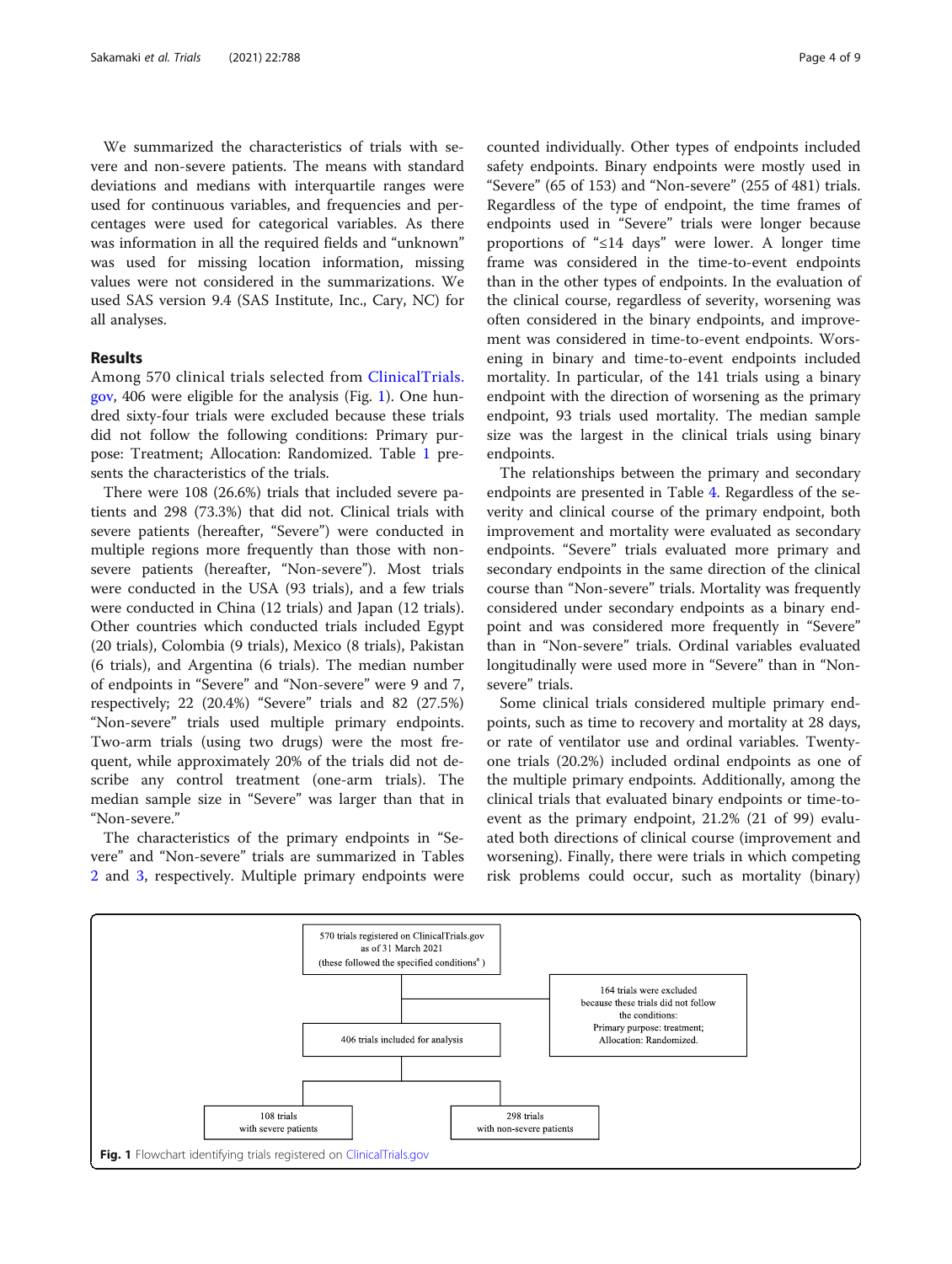<span id="page-4-0"></span>

|                                                       | Severe (N=108)  | Non-severe (N=298) |  |
|-------------------------------------------------------|-----------------|--------------------|--|
| Region <sup>a</sup>                                   |                 |                    |  |
| Single region                                         | 68 (63.0%)      | 226 (75.8%)        |  |
| Multi-region                                          | 21 (19.4%)      | 23 (7.7%)          |  |
| Unknown                                               | 19 (17.6%)      | 49 (16.4%)         |  |
| Countries <sup>a</sup>                                |                 |                    |  |
| Canada                                                | 4 (3.7%)        | 19 (6.4%)          |  |
| <b>USA</b>                                            | 35 (32.4%)      | 58 (19.5%)         |  |
| France                                                | 10 (9.3%)       | 31 (10.4%)         |  |
| Germany                                               | 8(7.4%)         | $9(3.0\%)$         |  |
| Italy                                                 | 5(4.6%)         | 16 (5.4%)          |  |
| Russia                                                | 9(8.3%)         | 11 (3.7%)          |  |
| Spain                                                 | 11 (10.2%)      | 18 (6.0%)          |  |
| UK                                                    | 11 (10.2%)      | 13 (4.4%)          |  |
| China                                                 | 3(2.8%)         | $9(3.0\%)$         |  |
| Japan                                                 | 6(5.6%)         | 6 (2.0%)           |  |
| Brazil                                                | 14 (13.0%)      | 22 (7.4%)          |  |
| Others                                                | 40 (37.0%)      | 124 (41.6%)        |  |
| Number of endpoints                                   |                 |                    |  |
| Mean (SD)                                             | 12.8 (10.7)     | 9.0(7.7)           |  |
| Median (IQR)                                          | 9(6, 16.3)      | 7 (4, 12)          |  |
| Number of primary endpoints <sup>a</sup>              |                 |                    |  |
| 1                                                     | 86 (79.6%)      | 216 (72.5%)        |  |
| $\overline{2}$                                        | 13 (12.0%)      | 42 (14.1%)         |  |
| $\geq$ 3                                              | 9 (8.3%)        | 40 (13.4%)         |  |
| Number of arms <sup>a</sup>                           |                 |                    |  |
| 1 <sup>b</sup>                                        | 18 (16.7%)      | 63 (21.1%)         |  |
| $2^{b}$                                               | 64 (59.3%)      | 177 (59.4%)        |  |
| >3 <sup>b</sup>                                       | 26 (24.1%)      | 58 (19.5%)         |  |
| Sample size (trials with 1 arm <sup>b</sup> )         |                 |                    |  |
| Mean (SD)                                             | 367.8 (378.2)   | 396.3 (553.2)      |  |
| Median (IQR)                                          | 205 (100, 462)  | 200 (100, 466)     |  |
| Sample size (trials with 2 armsb)                     |                 |                    |  |
| Mean (SD)                                             | 519.2 (652.9)   | 576.9 (831.3)      |  |
| Median (IQR)                                          | 372 (230, 600)  | 300 (108, 690)     |  |
| Sample size (trials with $\geq$ 3 arms <sup>b</sup> ) |                 |                    |  |
| Mean (SD)                                             | 806.6 (787.3)   | 1149.1 (2433.9)    |  |
| Median (IQR)                                          | 475 (200, 1116) | 305 (200, 700)     |  |

<sup>a</sup>Frequency (percentage); <sup>b</sup>A single drug with multiple doses that was placed under the same "Arm" in interventions was considered as one arm SD standard deviation, IQR interquartile range

and discharge (time-to-event), mortality (binary) and receiving invasive mechanical ventilation or ECMO (binary), or mortality (time-to-event) and recovery (time-toevent). When severity was not distinguished, the median sample sizes in trials with multiple primary endpoints and in those with a single primary endpoint were 310 and 300, respectively. This tendency was observed for both "Severe" and "Non-severe" trials.

## **Discussion**

This study summarized the characteristics of phase III randomized trials for COVID-19 in [ClinicalTrials.gov](http://clinicaltrials.gov). Among phase III randomized trials for COVID-19 in the International Clinical Trials Registry Platform (ICTRP) [[17\]](#page-8-0), which were updated on April 13, 2021, 72.5% of the trials were registered at [ClinicalTrials.gov](http://clinicaltrials.gov), and 24.1% of the trials were registered in the Iranian Registry of Clinical Trials (IRCT). All trials registered in the IRCT were conducted in Iran, and the median target sample size was only 70 patients (data not shown). Therefore, our results are representative because they are based on large clinical trials conducted in various countries and registered at [ClinicalTrials.gov.](http://clinicaltrials.gov) Because the downloaded file from the IRCT did not include enough information for our analysis, we did not use data from the IRCT. In the analysis, we focused on the types, time frame, and clinical course of the endpoints based on severity. We also evaluated the relationships between the primary endpoints and the sample size and the secondary endpoints. Although some researchers [[3,](#page-8-0) [18](#page-8-0), [19\]](#page-8-0) have proposed new endpoints for evaluating COVID-19 treatments, it is necessary to review the endpoints that have been used in practice to reach a consensus for the evaluation of COVID-19 treatment. This study provides information that can facilitate this consensus.

According to this survey of trials registered in [ClinicalTrial.gov](http://clinicaltrial.gov), approximately 25% of the trials used multiple primary endpoints. This is partly because COVID-19 is a novel infectious disease, and an evaluation method has not yet been established. Binary endpoints were the most common primary endpoints. These results largely differed from those of a previous study conducted by April 2020 [[6](#page-8-0)]. One of the reasons for this difference is that mortality was considered a binary endpoint (whether a patient survived across a specific time window) rather than a time-to-event endpoint (time to death from randomization). If treatment aims to prevent mortality for the entire period in short-term studies, binary endpoints may be more clinically relevant [\[20,](#page-8-0) [21](#page-8-0)]. Although the sample size of clinical trials using a binary endpoint was larger in this survey, which may be due to the loss of information on binary endpoints compared to time-to-event endpoints, these trials could have considered clinical relevance as well as development speed. On the other hand, considering hospital capacity and availability of mechanical ventilators or other devices, evaluation of mortality by time-to-event endpoints, as in the ACTT-1 study [\[11](#page-8-0)] and the Solidarity trial [[14](#page-8-0)], may be meaningful. Ordinal variables were not only used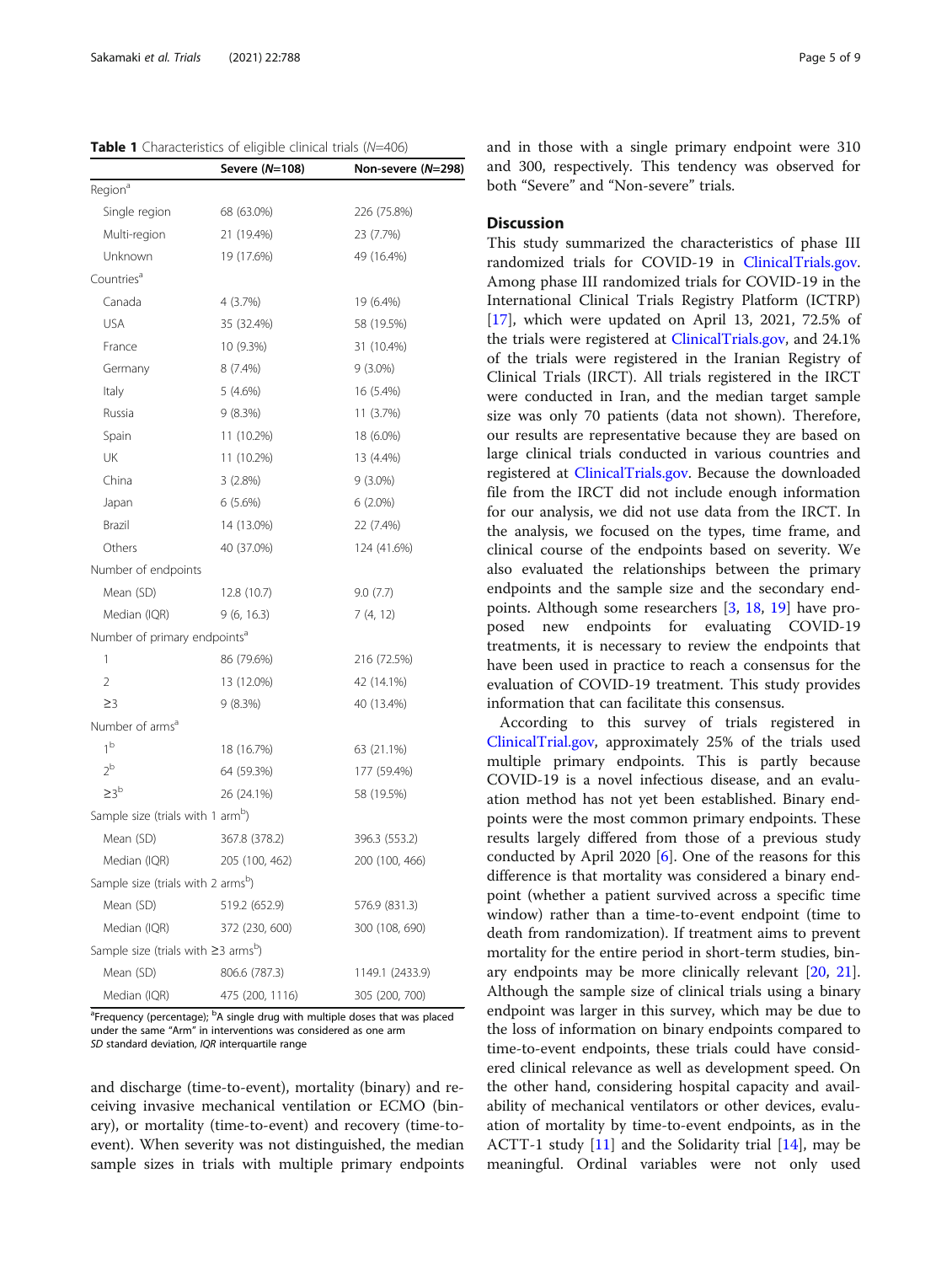|                                                       | Continuous (N=<br>16) | Binary (N=65)           | Ordinal (N=24)          | Time-to-event (N=<br>44) | Other $(N=$<br>4) |
|-------------------------------------------------------|-----------------------|-------------------------|-------------------------|--------------------------|-------------------|
| Time frame                                            |                       |                         |                         |                          |                   |
| $\leq$ 14 days                                        | 3 (18.8%)             | 12 (18.5%)              | 6 (25.0%)               | $3(6.8\%)$               | $1(25.0\%)$       |
| 15-30 days                                            | 10 (62.5%)            | 45 (69.2%)              | 18 (75.0%)              | 37 (84.1%)               | 2 (50.0%)         |
| $>30$ days                                            | 3 (18.8%)             | 8 (12.3%)               | $0(0.0\%)$              | 4 (9.1%)                 | $1(25.0\%)$       |
| Evaluation of clinical course                         |                       |                         |                         |                          |                   |
| Improvement                                           |                       | 19 (29.2%)              |                         | 34 (77.3%)               |                   |
| Worsening                                             |                       | 39 (60.0%)              |                         | 6 (13.6%)                |                   |
| Unknown                                               |                       | 7 (10.8%)               |                         | 4 (9.1%)                 |                   |
| Sample size (trials with 1 arm <sup>a</sup> )         |                       |                         |                         |                          |                   |
|                                                       | $(N=5)$               | $(N=10)$                | $(N=4)$                 | $(N=15)$                 | $(N=1)$           |
| Mean (SD)                                             | 101.2 (56.4)          | 472.3 (407.3)           | 279.3 (226.1)           | 335.7 (274.5)            | $180(-)$          |
| Median (IQR)                                          | 76 (76, 76)           | 239 (197.8, 565.5)      | 223.5 (173.5,<br>329.3) | 200 (140, 600)           | $180(-)$          |
| Sample size (trials with 2 arms <sup>a</sup> )        |                       |                         |                         |                          |                   |
|                                                       | $(N=6)$               | $(N=35)$                | $(N=15)$                | $(N=22)$                 | $(N=1)$           |
| Mean (SD)                                             | 420.7 (175.0)         | 577.0 (808.8)           | 476.3 (606.1)           | 498.4 (320.8)            | $600 (-)$         |
| Median (IQR)                                          | 468 (341.5, 500)      | 376 (265, 530)          | 330 (100, 425)          | 409 (259.5, 677.5)       | $600 (-)$         |
| Sample size (trials with $\geq$ 3 arms <sup>a</sup> ) |                       |                         |                         |                          |                   |
|                                                       | $(N=5)$               | $(N=20)$                | $(N=5)$                 | $(N=7)$                  | $(N=2)$           |
| Mean (SD)                                             | 457.8 (498.2)         | 1124.0 (864.4)          | 850.0 (1271.8)          | 1199.1 (733.5)           | 109.5 (48.8)      |
| Median (IQR)                                          | 189 (50, 1000)        | 1200 (283.5,<br>1770.5) | 450 (100, 500)          | 1034 (750, 159)          | $109.5$ (-)       |

## <span id="page-5-0"></span>Table 2 Characteristics of primary endpoints in clinical trials with severe patients

a A single drug with multiple doses that was placed under the same "Arm" in Interventions was considered as one arm SD standard deviation, IQR interquartile range

Table 3 Characteristics of primary endpoints in clinical trials with non-severe patients

|                                                       | Continuous (N=<br>68) | <b>Binary (N=255)</b>  | Ordinal (N=<br>71)       | Time-to-event $(N=$<br>70) | Other $(N=16)$       |  |
|-------------------------------------------------------|-----------------------|------------------------|--------------------------|----------------------------|----------------------|--|
| Time frame                                            |                       |                        |                          |                            |                      |  |
| $≤14$ days                                            | 35 (51.5%)            | 79 (31.0%)             | 39 (54.9%)<br>11 (15.7%) |                            | 5 (31.3%)            |  |
| 15-30 days                                            | 26 (38.2%)            | 144 (56.5%)            | 30 (42.3%)               | 44 (62.9%)                 | 8 (50.0%)            |  |
| $>30$ days                                            | 7 (10.3%)             | 32 (12.5%)             | 2(2.8%)                  | 15 (21.4%)                 | 3 (18.8%)            |  |
| Evaluation of clinical course                         |                       |                        |                          |                            |                      |  |
| Improvement                                           |                       | 61 (23.9%)             |                          | 53 (75.7%)                 |                      |  |
| Worsening                                             |                       | 135 (52.9%)            |                          | 10 (14.3%)                 |                      |  |
| Unknown                                               |                       | 59 (23.1%)             |                          | 7 (10.0%)                  |                      |  |
| Sample size (trials with 1 arm <sup>a</sup> )         |                       |                        |                          |                            |                      |  |
|                                                       | $(N=24)$              | $(N=57)$               | $(N=9)$                  | $(N=16)$                   | $(N=3)$              |  |
| Mean (SD)                                             | 82.6 (99.8)           | 579.9 (634.8)          | 290.2 (219.3)            | 262.3 (303.4)              | 183.3 (104.1)        |  |
| Median (IQR)                                          | 60 (47.5, 60)         | 300 (136, 1000)        | 250 (90, 466)            | 150 (121, 202.5)           | 150 (125, 225)       |  |
| Sample size (trials with 2 arms <sup>a</sup> )        |                       |                        |                          |                            |                      |  |
|                                                       | $(N=27)$              | $(N=150)$              | $(N=44)$                 | $(N=33)$                   | $(N=9)$              |  |
| Mean (SD)                                             | 730.5 (1675.1)        | 777.2 (1107.2)         | 336.8 (238.4)            | 464.6 (553.7)              | 1513.6 (2021.3)      |  |
| Median (IQR)                                          | 250 (101, 284)        | 400 (131.3,<br>1144.5) | 300 (109.5, 480)         | 278 (100, 554)             | 1444 (100, 1728)     |  |
| Sample size (trials with $\geq$ 3 arms <sup>a</sup> ) |                       |                        |                          |                            |                      |  |
|                                                       | $(N=17)$              | $(N=48)$               | $(N=18)$                 | $(N=21)$                   | $(N=4)$              |  |
| Mean (SD)                                             | 530.9 (990.9)         | 1225.2 (2347.2)        | 1481.1 (3228.3)          | 1034.2 (2223.6)            | 1042.5 (1431.5)      |  |
| Median (IQR)                                          | 200 (200, 200)        | 320 (200, 1480)        | 120 (120, 283.5)         | 320 (200, 676)             | 475 (247.5,<br>1270) |  |

<sup>a</sup>A single drug with multiple doses that was placed under the same "Arm" in interventions was considered as one arm<br>*SD* standard deviation, IQR interquartile range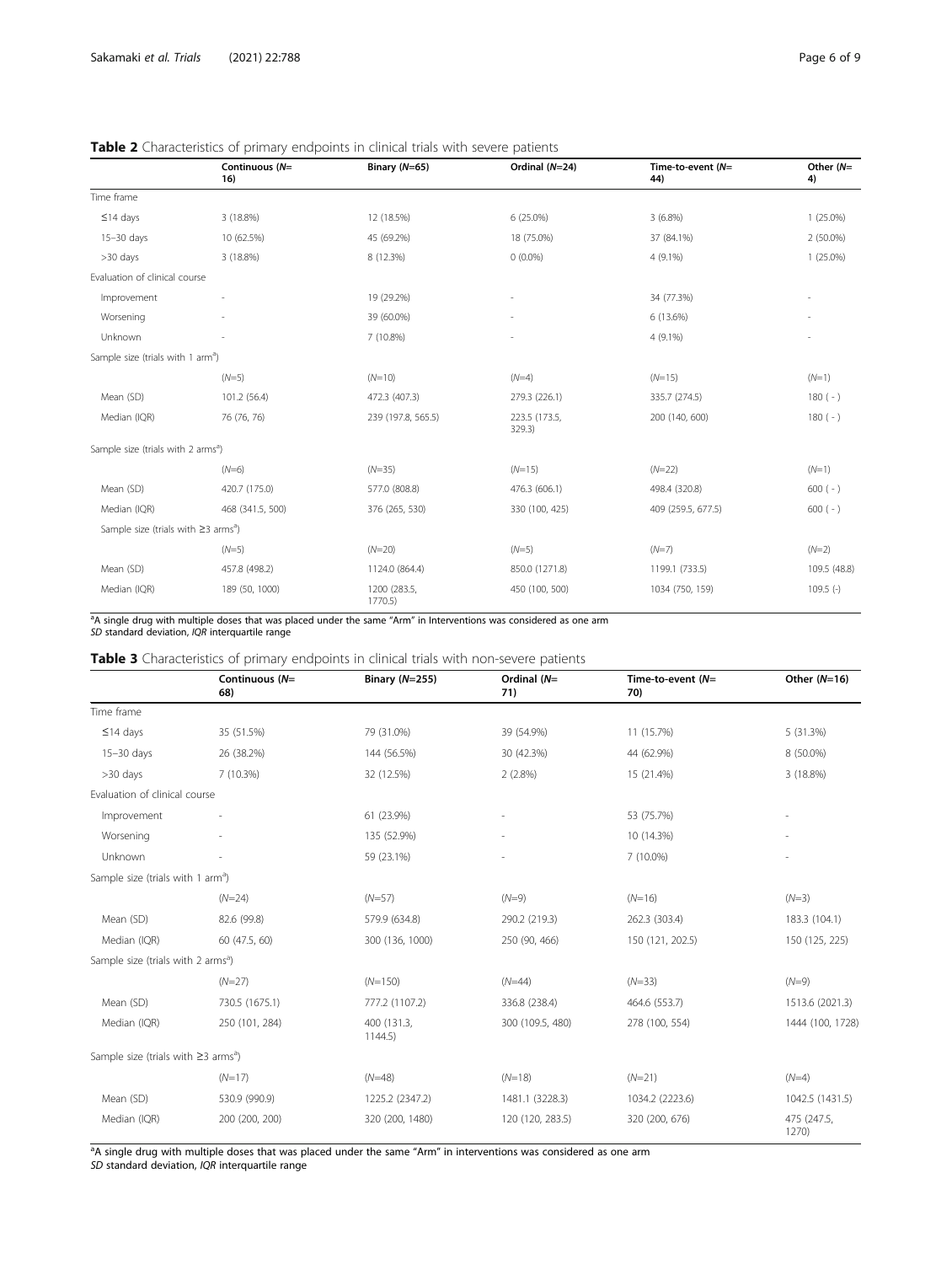|                     | Trials with severe patients<br><b>Primary endpoints</b> |                                          |                                  | Trials with non-severe patients      |                                     |                                  |
|---------------------|---------------------------------------------------------|------------------------------------------|----------------------------------|--------------------------------------|-------------------------------------|----------------------------------|
|                     |                                                         |                                          |                                  | <b>Primary endpoints</b>             |                                     |                                  |
|                     | Improvement <sup>a</sup><br>$(N=45)$                    | <b>Worsening<sup>a</sup></b><br>$(N=39)$ | Unknown <sup>a</sup><br>$(N=13)$ | Improvement <sup>a</sup><br>$(N=97)$ | Worsening <sup>a</sup><br>$(N=117)$ | Unknown <sup>a</sup><br>$(N=51)$ |
| Secondary endpoints |                                                         |                                          |                                  |                                      |                                     |                                  |
| Binary              |                                                         |                                          |                                  |                                      |                                     |                                  |
| Improvement         | 18 (40.0%)                                              | 7 (17.9%)                                | 13 (100.0%)                      | 29 (29.9%)                           | 28 (23.9%)                          | 8 (15.7%)                        |
| Recovery            | 3(6.7%)                                                 | $2(5.1\%)$                               | 13 (100.0%)                      | $5(5.2\%)$                           | 2(1.7%)                             | 51 (100.0%)                      |
| Mortality           | 27 (60.0%)                                              | 26 (66.7%)                               | 4 (30.8%)                        | 43 (44.3%)                           | 49 (41.9%)                          | 24 (47.1%)                       |
| Time-to-event       |                                                         |                                          |                                  |                                      |                                     |                                  |
| Improvement         | 20 (44.4%)                                              | 14 (35.9%)                               | 5 (38.5%)                        | 29 (29.9%)                           | 31 (26.5%)                          | 8 (15.7%)                        |
| Recovery            | 3(6.7%)                                                 | 4 (10.3%)                                | 2(15.4%)                         | 8(8.2%)                              | $5(4.3\%)$                          | 4 (7.8%)                         |
| Mortality           | 7 (15.6%)                                               | $9(23.1\%)$                              | $3(23.1\%)$                      | 10 (10.3%)                           | 12 (10.3%)                          | 5 (9.8%)                         |
| Ordinal             |                                                         |                                          |                                  |                                      |                                     |                                  |
| One time point      | $9(20.0\%)$                                             | 6(15.4%)                                 | 2 (15.4%)                        | 10 (10.3%)                           | 20 (17.1%)                          | 6(11.8%)                         |
| Longitudinal        | 7 (15.6%)                                               | 10 (25.6%)                               | 1(7.7%)                          | 7(7.2%)                              | 12 (10.3%)                          | $2(3.9\%)$                       |

#### <span id="page-6-0"></span>**Table 4** Relationships between primary endpoints and secondary endpoints

<sup>a</sup>Binary and time-to-event endpoints of primary endpoints

directly as the primary endpoint but also used for the definition of binary and time-to-event endpoints (recovery or improvement). The reasons to avoid using an ordinal endpoint may be as follows: it is difficult to interpret the results of analysis methods such as the proportional odds model, the power in using the time-toevent endpoint could be larger than that with the ordinal endpoint [\[3\]](#page-8-0), and analyzing longitudinal ordinal endpoints among survivors can lead to bias (survivor bias) [[18\]](#page-8-0).

The time frames of the endpoints were longer in clinical trials with severe patients, which may be attributed to the relationship between the clinical course and the severity. In the ACTT-1 study, the time to recovery in non-severe patients was shorter than that in severe patients [[11\]](#page-8-0). According to this survey, mortality was evaluated as a secondary endpoint more frequently in clinical trials with severe patients than in those with non-severe patients. To appropriately evaluate mortality, a longer time frame may be required. The time frame of endpoints other than mortality may be determined by considering that of mortality. Although the time point of primary interest for evaluating each endpoint could be different, these time points may be related because each endpoint can be a competing event [\[3](#page-8-0)]. When interpreting the results of competing risk analysis, it is important to show not only the endpoint of interest but also the endpoints of the competing event [[22,](#page-8-0) [23](#page-8-0)].

In clinical trials for COVID-19, several clinical courses would need to be evaluated. Although worsening was evaluated using binary endpoints and improvement was evaluated by a time-to-event endpoint, according to the survey, there is no rationale for using a particular endpoint. Longitudinal evaluation is necessary when the clinical course can be complex. The definitions of improvement and recovery varied among the trials. When using improvement of one or more categories from the baseline category as the definition, it is assumed that the clinical meaningfulness of the improvement does not depend on the baseline category. However, for example, there is no guarantee that improvement from 5 to 3 and from 4 to 2 present the same meaning when using the WHO ordinal scale [\[9](#page-8-0)]. Therefore, it would be better to consider the baseline status or the threshold for improvement. In at least half of the trials, both directions of clinical courses were evaluated, regardless of the primary and secondary endpoints. Evaluating both directions in longitudinal changes can result in analyses with moderate to good power [[24\]](#page-8-0). In clinical trials for infectious diseases, both directions of the clinical course may be considered important in both clinical and statistical aspects.

Based on this survey, we suggest definitions of endpoints for novel infectious diseases. When treatment aims to prevent mortality for the entire period in shortterm studies, a binary endpoint should be used [[20,](#page-8-0) [21](#page-8-0)]. However, in the early stage of the pandemic, it may be possible to use time-to-event endpoints in consideration of hospital capacity, which may cause censoring. In this case, it should be better to evaluate the treatment effect based on survival probabilities at a specific time point rather than the hazard ratio. Although the time frame for mortality in non-severe patients could be shorter than that in severe patients, at least 14 days should be considered. When treatment aims to improve recovery, a time-to-event endpoint should be used because it is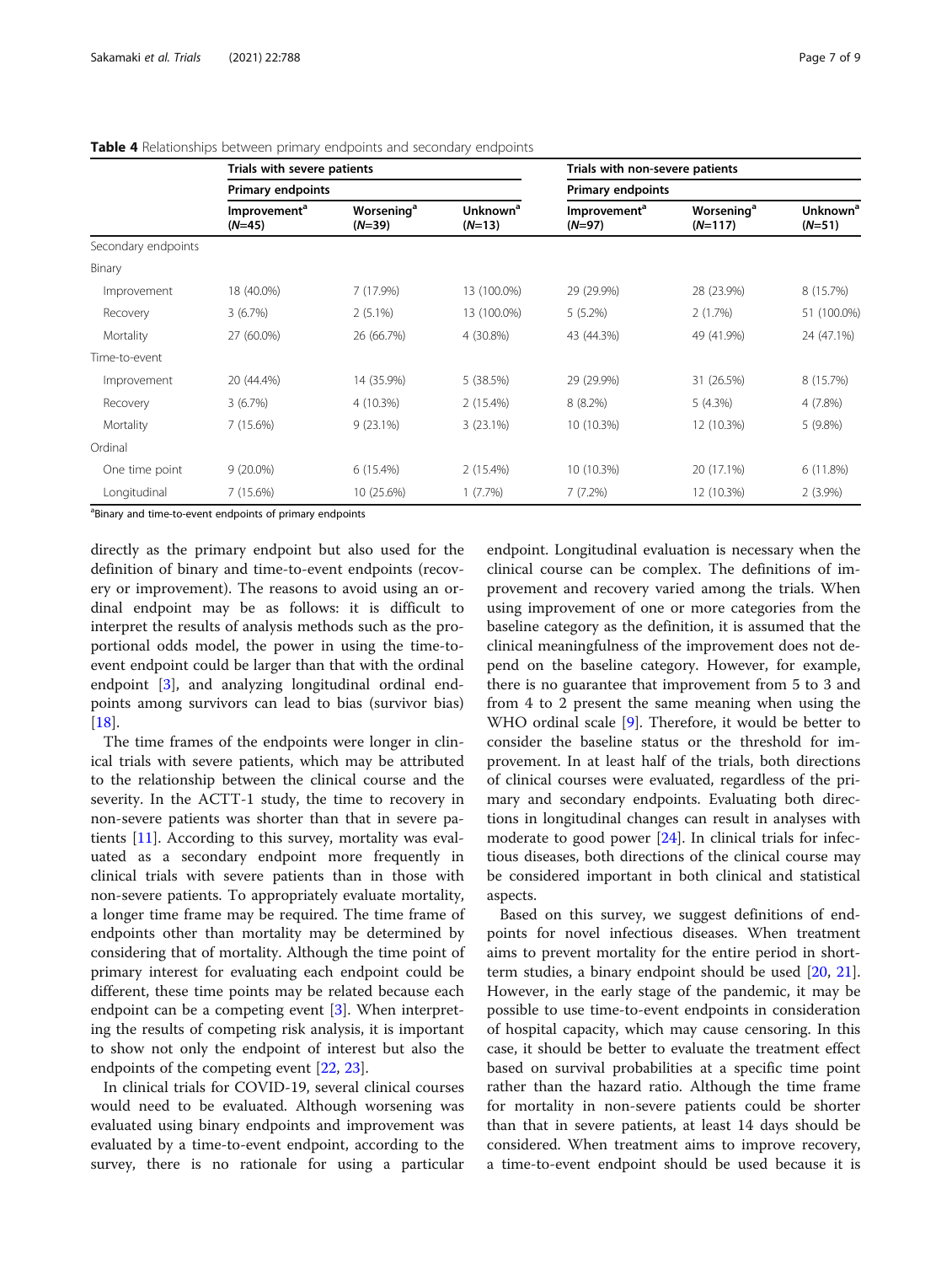important to shorten illness duration. However, a soft definition of improvement (recovery), such as improvement of two points in ordinal variables, may not be meaningful for the time-to-event endpoint because some patients who initially required high-flow oxygen may later require ECMO. "No need for treatment" such as disappearance of symptoms or discharge would be a better definition of improvement. However, we should be careful about reasons such as exceeding hospital capacity [[3\]](#page-8-0) when discharge is used for the definition, especially during the pandemic. Although the time frame for nonsevere patients could be shorter than that for severe patients, it depends on the definition of improvement. In the early stage of the pandemic of a novel infectious disease, it is difficult to determine appropriate endpoints for treatments; however, we could choose appropriate endpoints based on information from the clinical courses of early patients. For COVID-19, severity or baseline characteristics should be considered when choosing endpoints.

Discussions on the results of this survey are related to some attributes of estimand [[25\]](#page-8-0), population, variable (endpoint), and intercurrent events. In this situation, the severity is related to the population. Death (mortality) can be either an endpoint or an intercurrent event. The intercurrent events to be considered depending on the estimand. The way death is handled may vary depending on the strategy. For example, when time to ventilation and time to death are endpoints (both endpoints are related to "worsening" events), we can consider a composite variable strategy (time to first event). When recovery and death are endpoints (one is related to "improvement," the other is related to "worsening"), it could be better to apply the competing risk approach. The hypothetical strategy and the principal stratum strategy may be inappropriate in this situation because the assumption that death would not occur would not be realistic, and the principal stratum of always survivors would not be a target population. In this study, we had access only to the information in [ClinicalTrials.gov,](http://clinicaltrials.gov) so we could not ascertain the estimand of each trial.

This study has some limitations. First, in this survey, severity may differ between trials with severe patients. For example, some trials might include patients requiring small amounts of supplemental oxygen, and other trials might include those requiring ECMO. Thus, the choice of endpoints depends on the detail of severity. Second, information on improvement (recovery) may not be sufficient. As discussed, the definition of improvement can affect the time frame. In addition, we did not mention the details of continuous endpoints. Finally, we did not extract information on the analysis methods related to the selection of endpoints and sample size. For example, a competing risk analysis was considered in the ACTT-1 study  $[11]$  $[11]$ . This information may be obtained from published articles of clinical trials; however, it was difficult to extract this information from [ClinicalTrials.gov.](http://clinicaltrials.gov) The statistical properties of the endpoints should be evaluated by simulation studies based on actual clinical trials, such as the ACTT-1 study. Based on the present survey results, we will propose a new endpoint for evaluating the clinical course in both directions and compare it with existing endpoints in a future study.

## Conclusions

In this survey, we found that many endpoints, multiple primary endpoints, binary endpoints for worsening, and time-to-event endpoints for improvement were considered in the registered clinical trials for COVID-19. The characteristics of the endpoints in COVID-19 treatment trials depended on whether patients with severe disease were included. Although challenges remain, this survey provides information that can facilitate the achievement of a consensus for endpoints in evaluating COVID-19 treatments.

### Abbreviations

ACTT-1: Adaptive COVID-19 treatment (ACTT-1); COMET: Core Outcome Measures in Effective Trials; COVID-19: Coronavirus disease 2019; ECMO: Extracorporeal membrane oxygenation; ICTRP: International Clinical Trials Registry Platform; IRCT: Iranian Registry of Clinical Trials; SARS-CoV-2: Severe Acute Respiratory Syndrome Coronavirus 2; WHO: World Health Organization

#### Acknowledgements

None

## Authors' contributions

KS had full access to all the data in the study. YU and YS take responsibility for the integrity of the data and the accuracy of the data analysis. Study concept and design: KS, YU. Acquisition, analysis, or interpretation of data: KS, YU, and YS. Drafting of the manuscript: KS The authors read and approved the final manuscript.

#### Funding

This work was partly supported by a Grant-in-Aid for Early-Career Scientists (JSPS KAKENHI grant number 19K19383) and Grant-in-Aid for Scientific Research (C) (JSPS KAKENHI grant number 21K10296).

#### Availability of data and materials

All data are available for academic researchers upon request.

#### Declarations

#### Ethics approval and consent to participate

Not applicable. This is a research-on-research study.

#### Consent for publication

Not applicable. This is a research-on-research study.

#### Competing interests

The authors declare that they have no competing interests.

#### Author details

<sup>1</sup> Center for Data Science, Yokohama City University, 22-2 Seto, Kanazawa-ku, Yokohama 236-0027, Japan. <sup>2</sup>Department of Clinical Research, National Center for Global Health and Medicine, Tokyo, Japan.